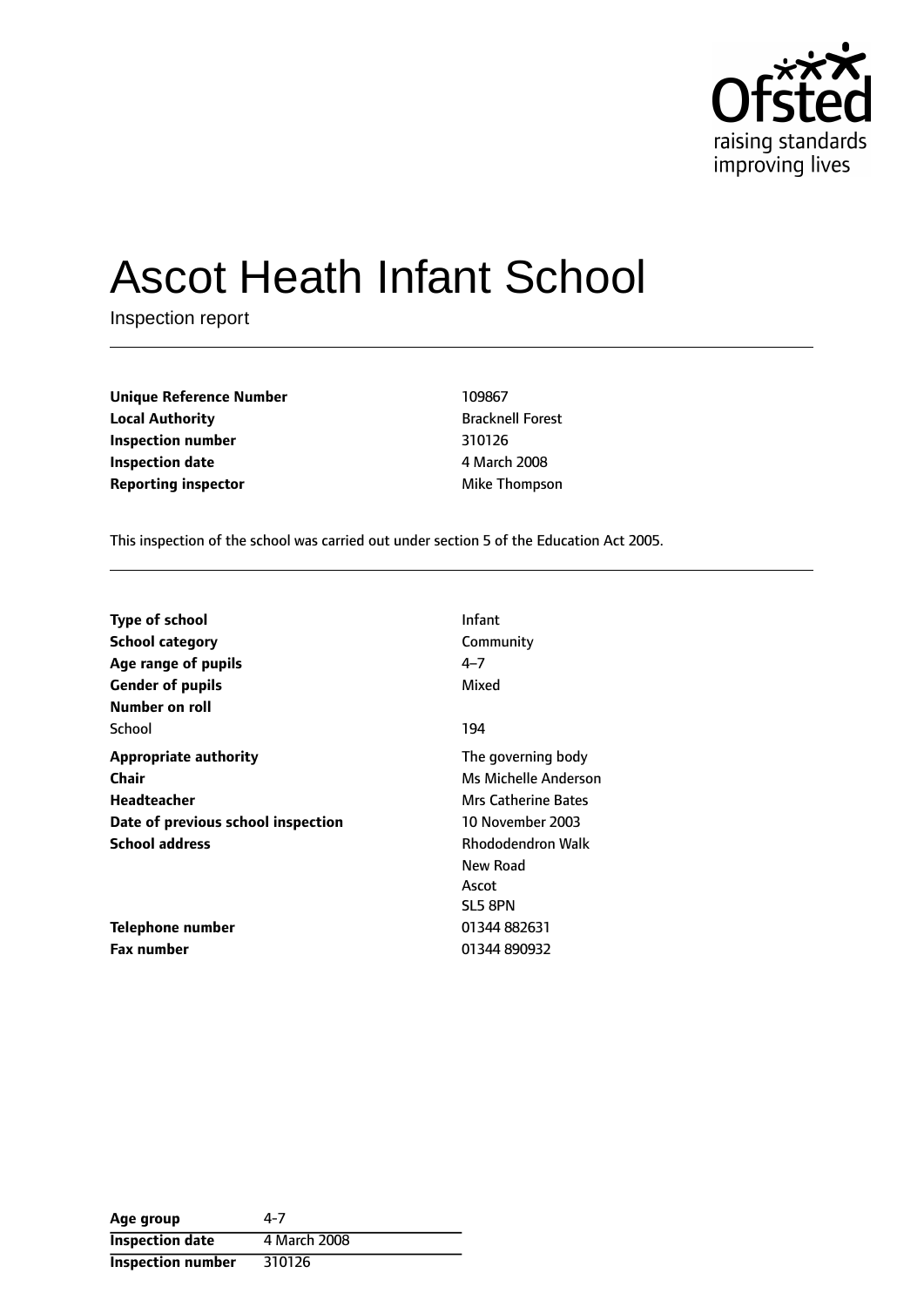.

© Crown copyright 2008

#### Website: www.ofsted.gov.uk

This document may be reproduced in whole or in part for non-commercial educational purposes, provided that the information quoted is reproduced without adaptation and the source and date of publication are stated.

Further copies of this report are obtainable from the school. Under the Education Act 2005, the school must provide a copy of this report free of charge to certain categories of people. A charge not exceeding the full cost of reproduction may be made for any other copies supplied.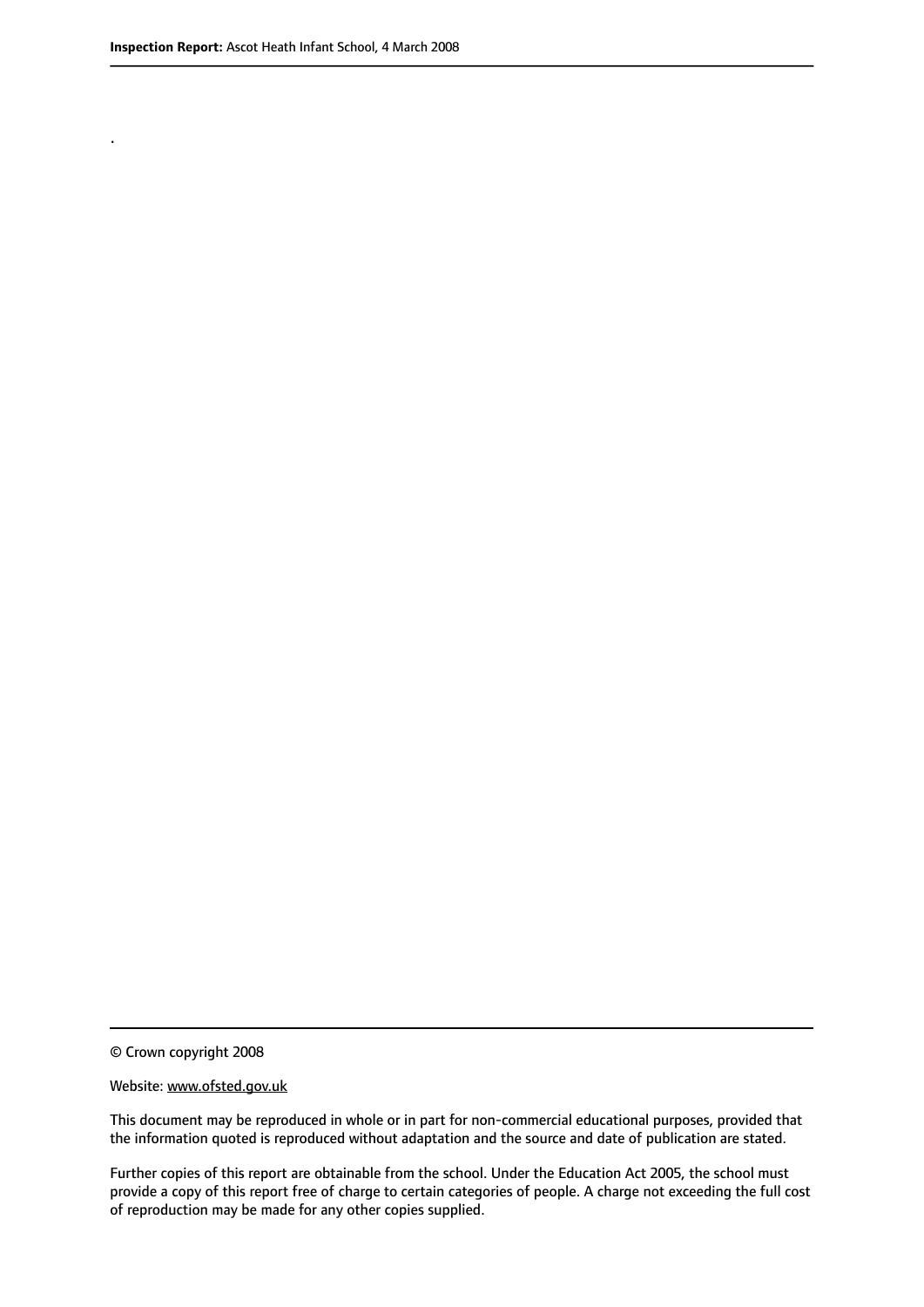## **Introduction**

An Additional Inspector carried out the inspection. The inspector evaluated the overall effectiveness of the school and investigated the quality and standardsin the Foundation Stage. He also focused on how well pupils make progress, with a particular emphasis on science and information and communication technology (ICT), since the school had identified the need to improve provision in these subjects. In addition, he checked on the quality of teaching, the curriculum and the impact of changes in staffing, including the new management, on pupils' achievement.

The inspector gathered evidence from an analysis of information and data about pupils' achievements provided by the school, observations of parts of lessons, parents' questionnaires, and discussions with the headteacher, staff, governors and pupils. The inspector did not investigate other aspects of the school's work in detail, but found no evidence to suggest that the school's own assessments, as given in its self-evaluation, were not justified. These judgements have been included, where appropriate, in this report.

#### **Description of the school**

Ascot Heath Infant School is smaller than the average size for a primary school. It shares an attractive and spacious site with Ascot Heath CE Junior School. There are seven classes, two of which are mixed-age. Most pupils are of White British heritage. A small number of pupils are from minority ethnic backgrounds, but very few are in the early stages of learning English. Pupils' social backgrounds vary, but many have relatively advantaged home circumstances. The proportion with learning difficulties and/or disabilities (LDD) is below average. The school has the Basic Skills Quality mark, and Active School and Healthy School awards. There have been significant changes in staffing over the past year. These included the appointment of a new headteacher and two new class teachers in September 2007.

#### **Key for inspection grades**

| Grade 1       | Outstanding |
|---------------|-------------|
| $\sim$ $\sim$ |             |

- Grade 2 Good
- Grade 3 Satisfactory
- Grade 4 Inadequate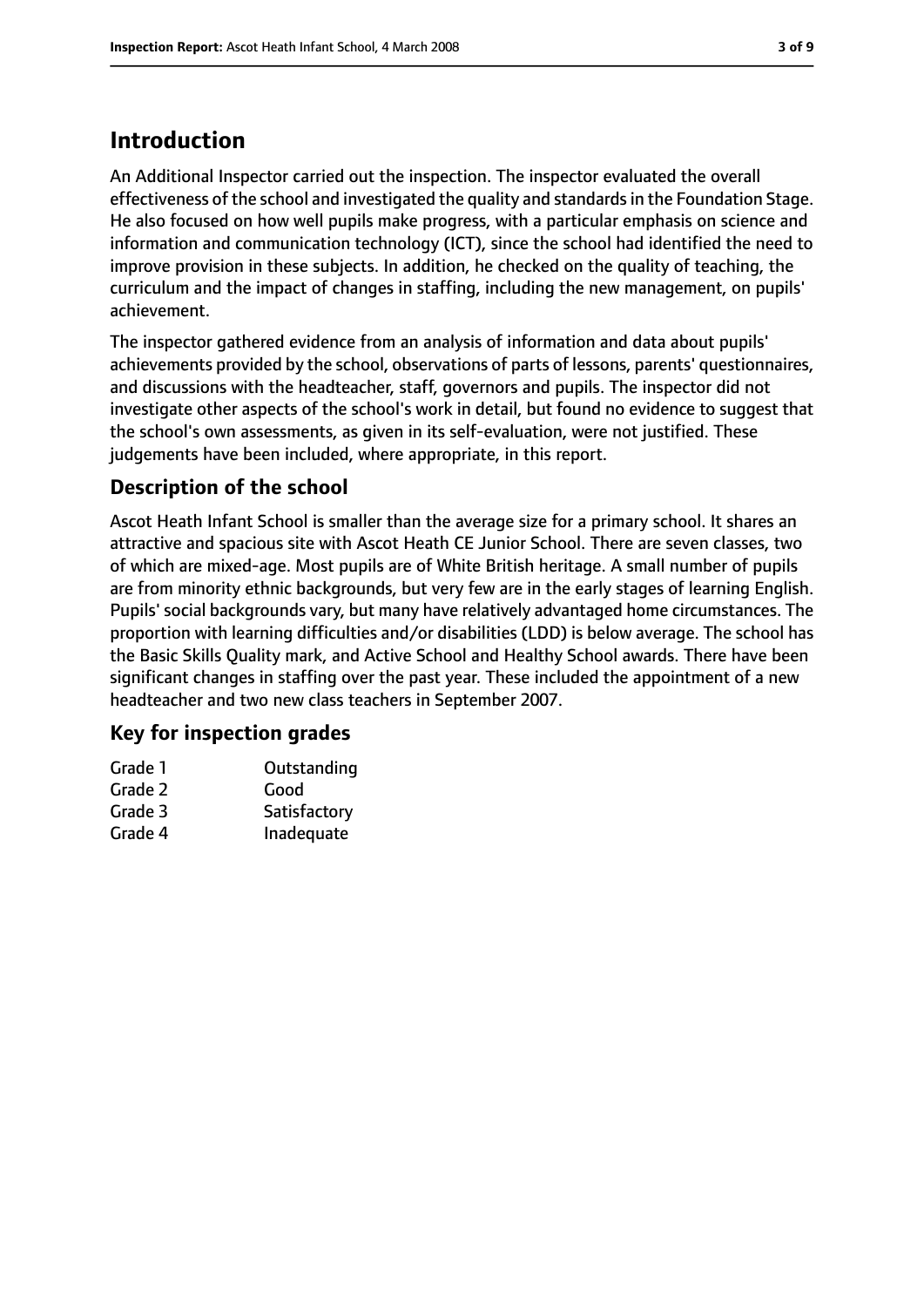## **Overall effectiveness of the school**

#### **Grade: 2**

Ascot Heath Infant is a good school. Standards in reading, writing and mathematics are consistently high and teaching is good. Pupils benefit from well-planned activities that excite and interest them, and receive good quality care and guidance. The change in leadership has not affected the performance of the school, and its pupils continue to make good progress both academically and in their personal development. Standards this year are on course to be as high as in previous years.

One of the school's many strengths is the strong climate for learning in all classes. This results from the good relationships within the school community, and pupils' enjoyment of learning. 'I really like my lessons because we find out about lots of things', was one of the many appreciative comments made by the pupils. Their parents have similarly positive views. One summarised these well when writing, 'I feel that my children are treated as individuals, and I am extremely pleased with the way that their needs are met.'

The new headteacher is already building on the well-established systems for managing the school and has introduced a number of useful initiatives to further improve the quality of information on which monitoring depends. These include a baseline assessment of children when they join the Reception class, to replace the previous system of collating assessments made in a wide range of pre-school provision. There is also a system for setting individual targets for pupils to achieve in Key Stage 1. However, the school recognises that both of these initiatives have shortcomings. The method of establishing a consistent baseline for teachers to build on does not yet provide finely detailed information for senior managers. This is because it requires teachers to record what, rather then how well, children achieve. Similarly, the target-setting initiative is not yet successful enough. This is because links between the pupils' targets and their learning, for example through teachers' marking of their work, are not always clear. The consequences are that pupils are not yet involved enough in their learning, and teachers sometimes miss opportunities to assess their pupils in a focused way. Because of the regular checks made on pupils' progress and the good quality monitoring of lessons, the headteacher has an accurate understanding of the effectiveness of the school. However, she understands the need for better quality information from secure baseline assessment and target setting to help sharpen the already good self-evaluation process.

This school is constantly striving to improve, and bases its development plan securely on careful evaluations of its performance. These showed, for example, that teaching and learning in science were not as good as in English and mathematics. Therefore, the senior managers implemented a raft of measures to remedy the situation. During the inspection, a science week was underway and the pupils' high levels of interest and enjoyment, together with the good quality work produced, provided clear proof of its success. The school is aware that provision in ICT also has weaknesses, but has not yet addressed this issue. The interactive whiteboards in classes provide many opportunities for teachers and pupils to use ICT as a tool for learning. However, the ratio of computers to pupils falls well short of the national norm. This limits the frequency with which pupils can practise the skills learned.

Teaching is good, but there is some variability in the quality of lessons. In all classes, teachers plan their lessons carefully and, because their assessments of pupils' attainment are accurate, they are good at pitching work to reflect different ages and levels of ability. A particularly noteworthy example of this was the science work in a class of Year 1 and 2 pupils. All were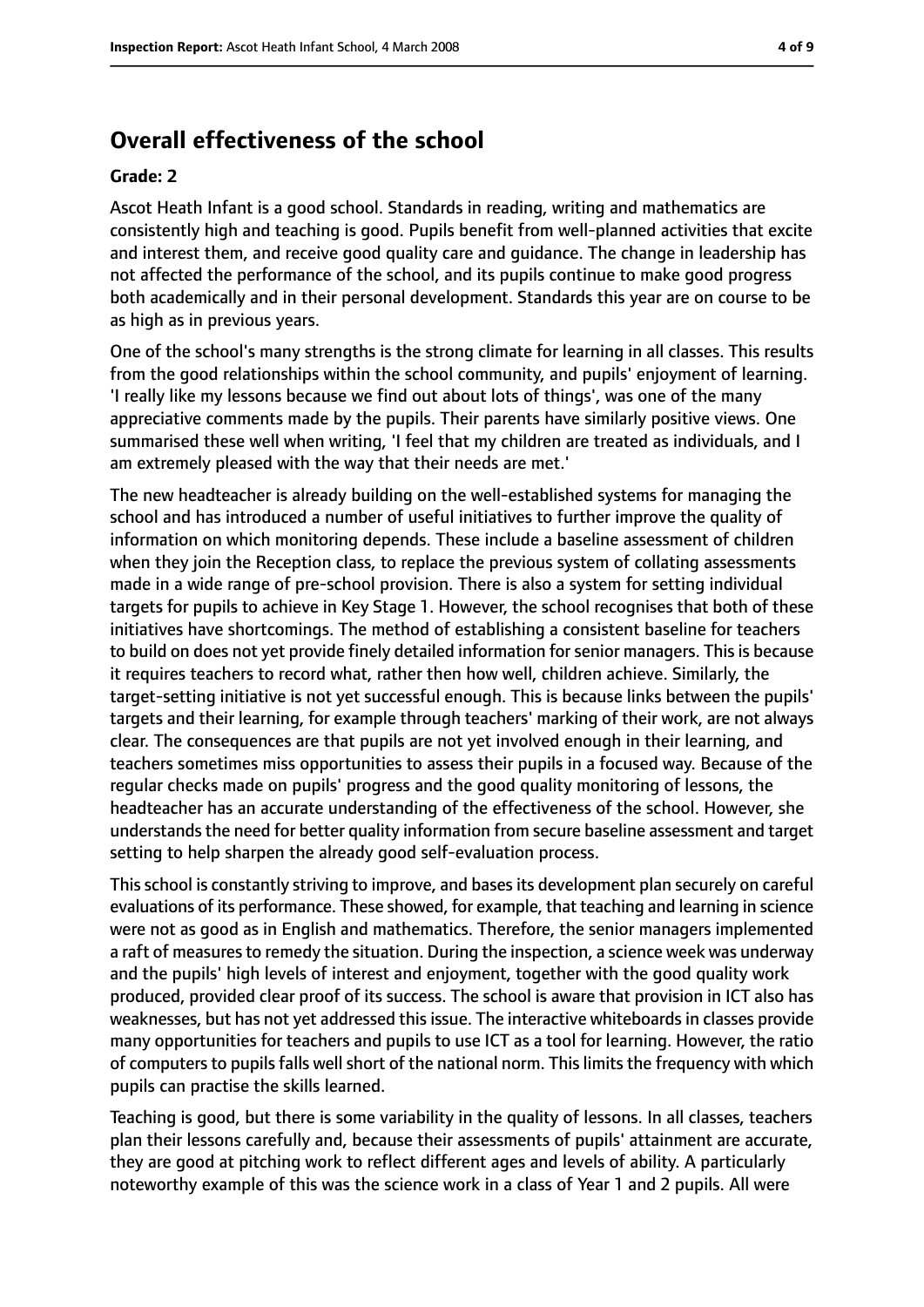engrossed in the challenge of using a variety of materials to construct outdoor shelters for their teddy bears, and the Year 2 pupils also had to apply the scientific principle of fair testing when checking on the suitability of the finished products. Pupils' eagerness to learn and their love of being at school are key factors in the good progress they make. They enjoy challenge, and the good teaching that they receive generally ensures that they are not disappointed. However, when teachers focus more on the activities than on the intended learning, pupils make less progress. Skilled teaching assistants provide good quality support for the pupils who struggle with literacy or numeracy or those in need of help in understanding, such as those learning to speak English. This successfully helps them to keep up with their classmates.

Pupils show a keen awareness of the importance of keeping safe and of healthy lifestyles. The school is good at promoting this in an enjoyable way through, for example, the weekly playground challenges for exercise that are demonstrated to pupils in assembly to help them understand what they have to achieve. Through their good spiritual, moral, social and cultural development, pupils have a keen sense of right and wrong; consequently, behaviour is generally good. In closely controlled situations, such as lessons, it is often impeccable. The pupils acknowledge that there are occasions when a few pupils misbehave, usually at playtimes, but they are mature enough to appreciate that this is part of learning to get on with others.

There is good leadership at all levels, including the support and challenge provided by governors through their interest and involvement. There is a strong commitment to continuous development and generally robust systems to help ensure that this happens. Therefore, the school is well placed to improve further.

#### **Effectiveness of the Foundation Stage**

#### **Grade: 2**

The children get a good start to their education in the Reception classes and, by the time they move into Year 1, standards are generally above average. Teaching reflects a secure understanding of how very young children learn. Teachers plan the activities well, and children have many opportunities to make choices and develop their social skills and confidence. The highly practical approach to learning, both indoors and out, effectively promotes all aspects of children's development. However, the impact of the work done to promote children's independent learning is sometimes reduced when adults over-direct it.

#### **What the school should do to improve further**

- Sharpen the self-evaluation process by refining the new systems for assessing children on entry and setting targets for pupils to achieve in Key Stage 1.
- Improve provision in ICT.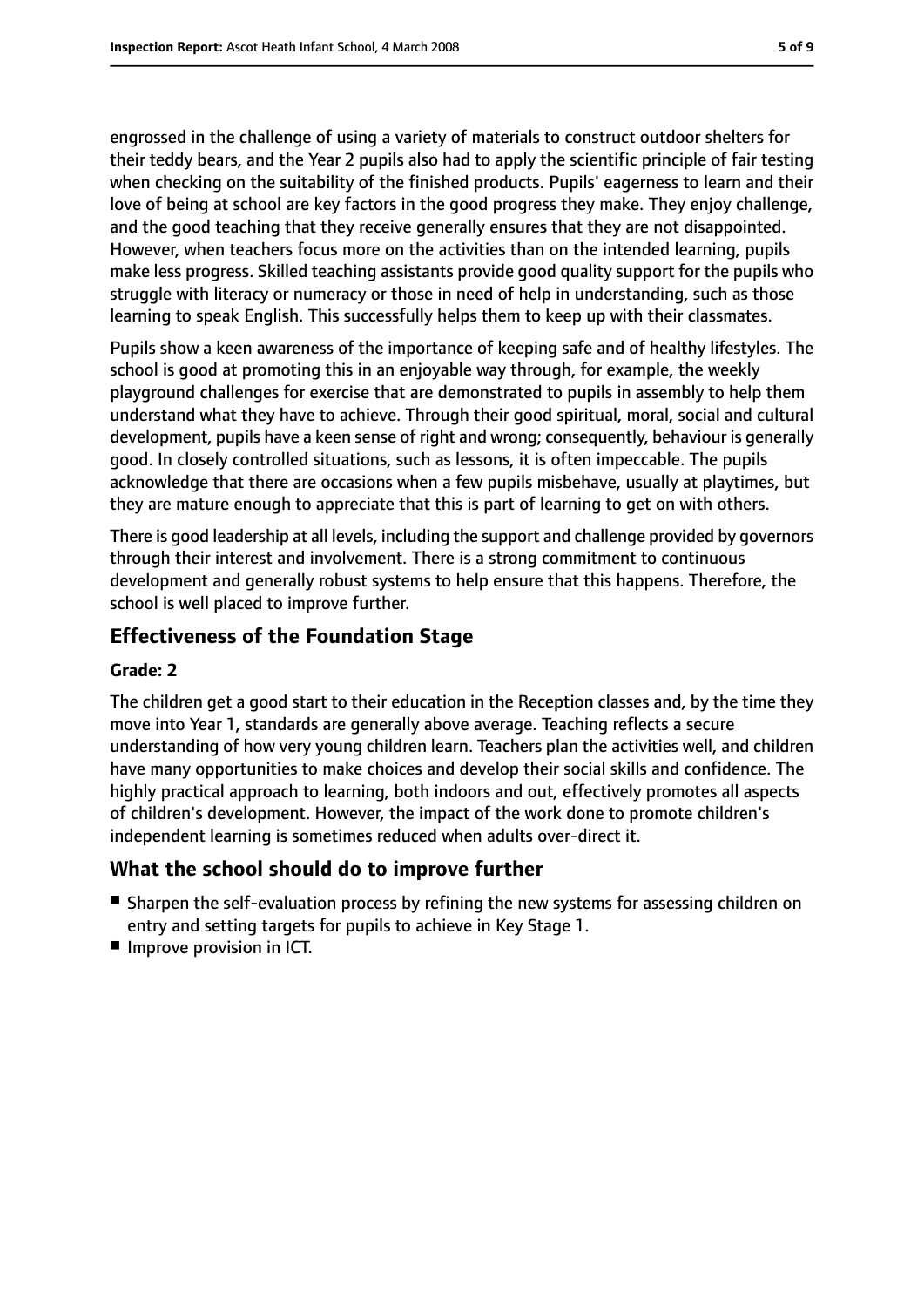**Any complaints about the inspection or the report should be made following the procedures set out in the guidance 'Complaints about school inspection', which is available from Ofsted's website: www.ofsted.gov.uk.**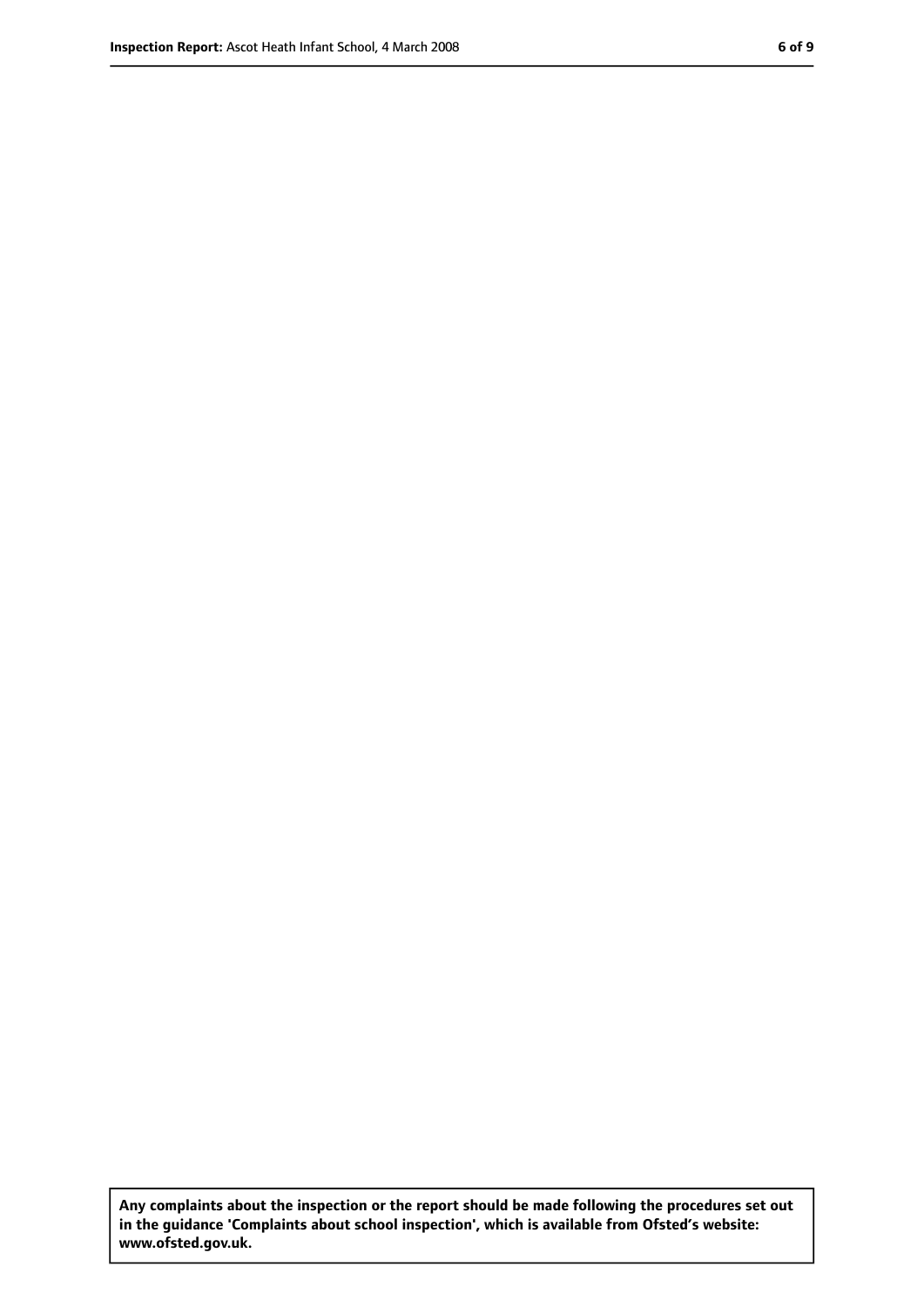#### **Annex A**

## **Inspection judgements**

| $^{\backprime}$ Key to judgements: grade 1 is outstanding, grade 2 good, grade 3 satisfactory, and | <b>School</b>  |
|----------------------------------------------------------------------------------------------------|----------------|
| arade 4 inadeguate                                                                                 | <b>Overall</b> |

### **Overall effectiveness**

| How effective, efficient and inclusive is the provision of education, integrated<br>care and any extended services in meeting the needs of learners? |     |
|------------------------------------------------------------------------------------------------------------------------------------------------------|-----|
| Effective steps have been taken to promote improvement since the last<br>inspection                                                                  | Yes |
| How well does the school work in partnership with others to promote learners'<br>well-being?                                                         |     |
| The effectiveness of the Foundation Stage                                                                                                            |     |
| The capacity to make any necessary improvements                                                                                                      |     |

#### **Achievement and standards**

| How well do learners achieve?                                                                               |  |
|-------------------------------------------------------------------------------------------------------------|--|
| The standards <sup>1</sup> reached by learners                                                              |  |
| How well learners make progress, taking account of any significant variations between<br>groups of learners |  |
| How well learners with learning difficulties and disabilities make progress                                 |  |

#### **Personal development and well-being**

| How good is the overall personal development and well-being of the<br>learners?                                  |  |
|------------------------------------------------------------------------------------------------------------------|--|
| The extent of learners' spiritual, moral, social and cultural development                                        |  |
| The extent to which learners adopt healthy lifestyles                                                            |  |
| The extent to which learners adopt safe practices                                                                |  |
| How well learners enjoy their education                                                                          |  |
| The attendance of learners                                                                                       |  |
| The behaviour of learners                                                                                        |  |
| The extent to which learners make a positive contribution to the community                                       |  |
| How well learners develop workplace and other skills that will contribute to<br>their future economic well-being |  |

#### **The quality of provision**

| How effective are teaching and learning in meeting the full range of the<br>learners' needs?          |  |
|-------------------------------------------------------------------------------------------------------|--|
| How well do the curriculum and other activities meet the range of needs<br>and interests of learners? |  |
| How well are learners cared for, guided and supported?                                                |  |

 $^1$  Grade 1 - Exceptionally and consistently high; Grade 2 - Generally above average with none significantly below average; Grade 3 - Broadly average to below average; Grade 4 - Exceptionally low.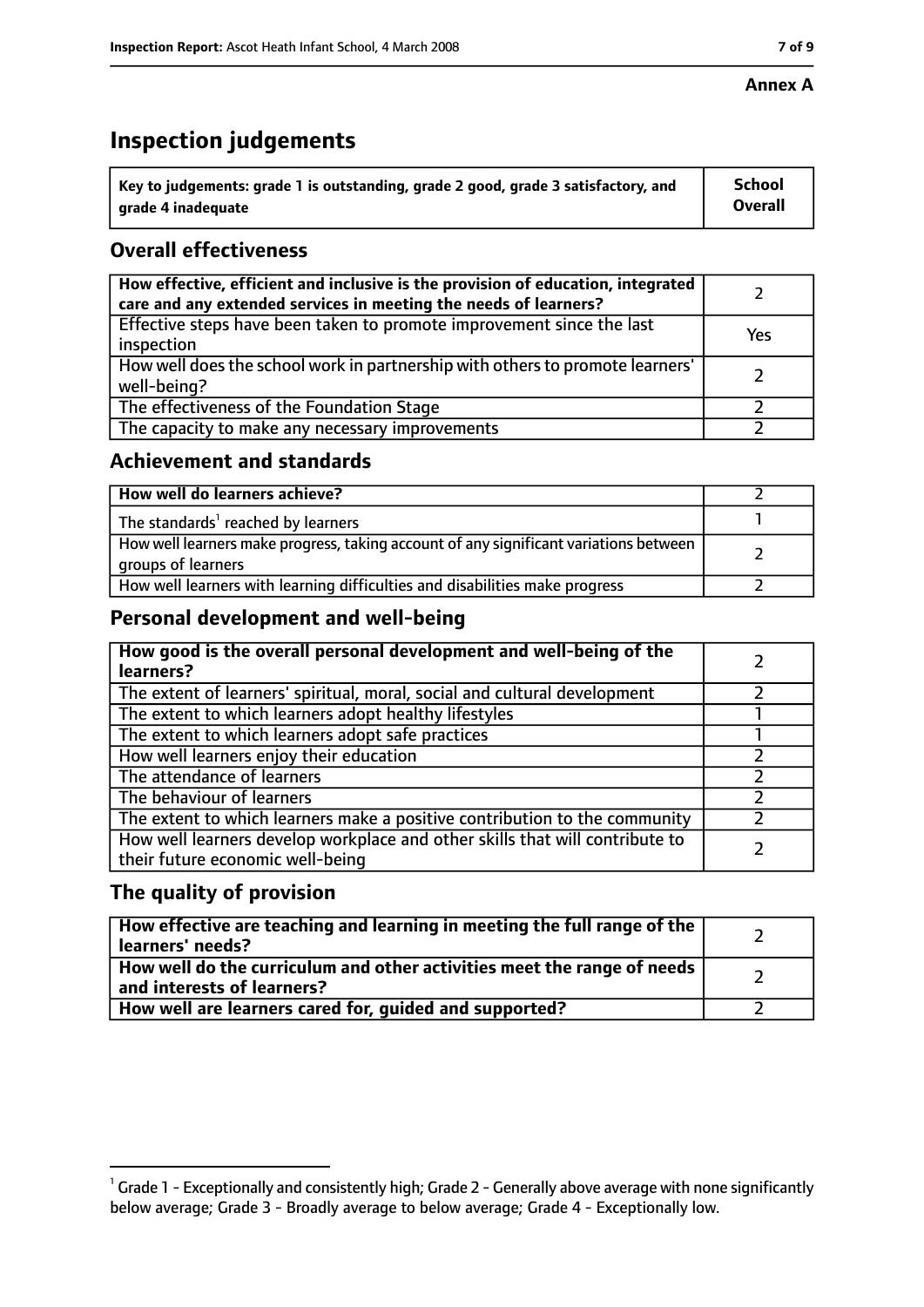## **Leadership and management**

| How effective are leadership and management in raising achievement<br>and supporting all learners?                                              |     |
|-------------------------------------------------------------------------------------------------------------------------------------------------|-----|
| How effectively leaders and managers at all levels set clear direction leading<br>to improvement and promote high quality of care and education |     |
| How effectively leaders and managers use challenging targets to raise standards                                                                 |     |
| The effectiveness of the school's self-evaluation                                                                                               |     |
| How well equality of opportunity is promoted and discrimination tackled so<br>that all learners achieve as well as they can                     |     |
| How effectively and efficiently resources, including staff, are deployed to<br>achieve value for money                                          |     |
| The extent to which governors and other supervisory boards discharge their<br>responsibilities                                                  |     |
| Do procedures for safequarding learners meet current government<br>requirements?                                                                | Yes |
| Does this school require special measures?                                                                                                      | No  |
| Does this school require a notice to improve?                                                                                                   | No  |